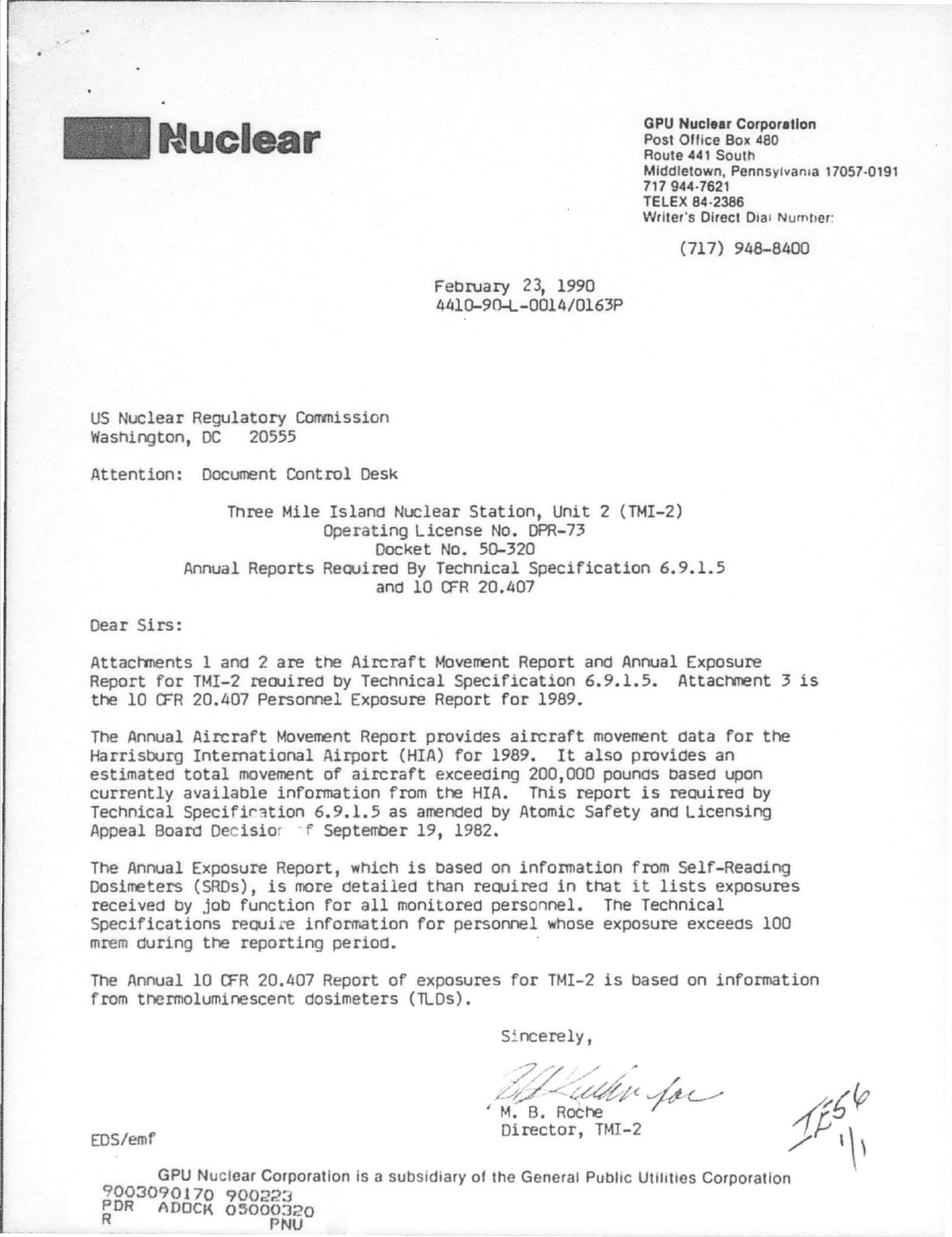Docunent Control Desk February 23, 1990 '4410-90-;L -0014 Page 2

## Attachnents

cc: w. T. Russell- Regional Administrator, Region I J. F. Stolz- Director, Plant Directorate I-4 L. H. Thonus - Project Manager, TMI Site F. I. Young- Senior Resident Inspector, TMI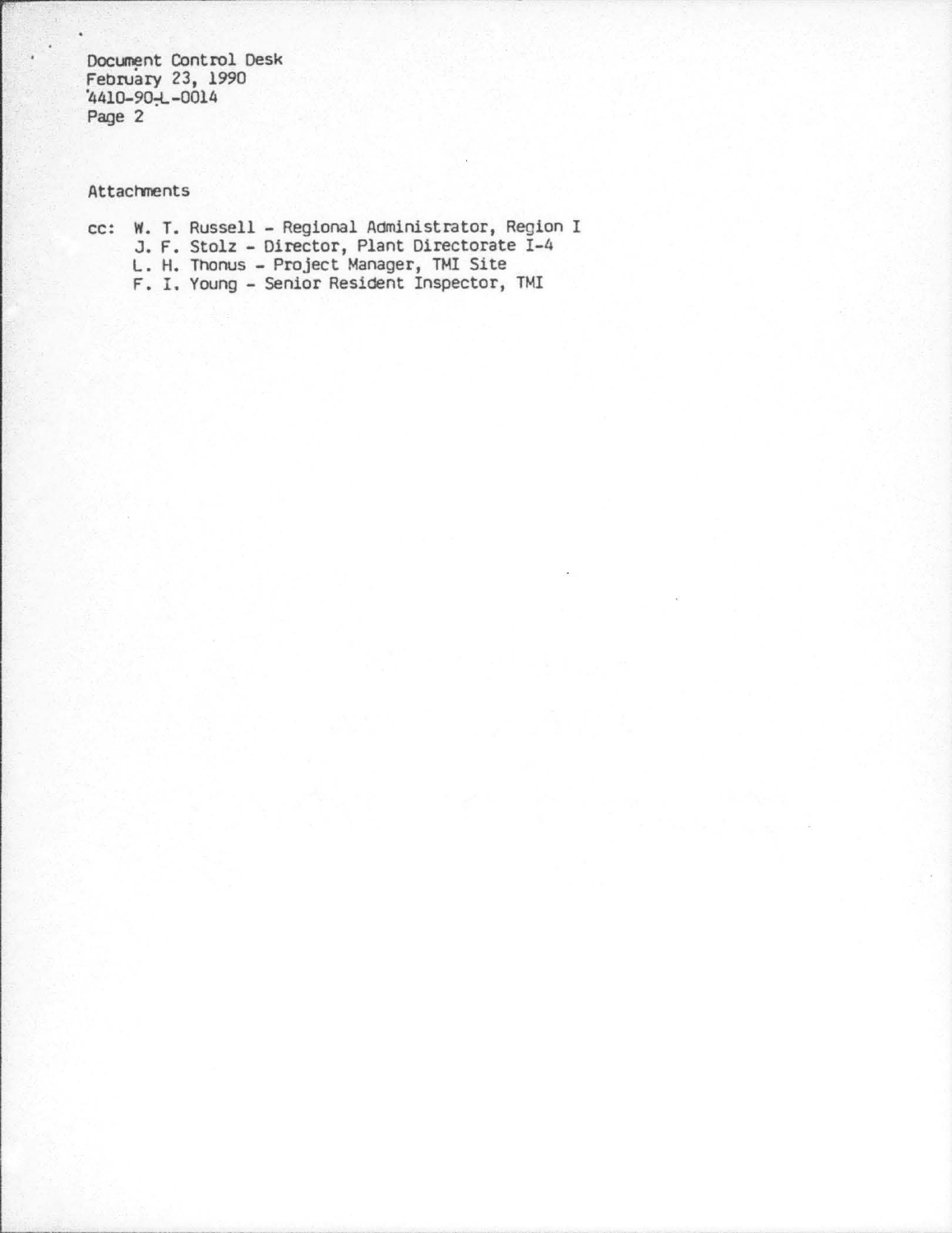## AIRCRAFT MOVEMENTS AT THE HARRISBURG INTERNATIONAL AIRPORT

January 1 through December 31, 1989

## Itinerant

| Air Carrier      | 17,524 |
|------------------|--------|
| Air Taxi         | 41,328 |
| General Aviation | 26,851 |
| Military         | 5,685  |
| $TOTAL = 91,388$ |        |

| Local    |                  |        |
|----------|------------------|--------|
| Civil    |                  | 40,719 |
| Military |                  | 12,172 |
|          | $TOTAL = 52,891$ |        |

144,279 **TOTAL** 

Movement of aircraft larger than 200,000 pounds is estimated to be less than 220.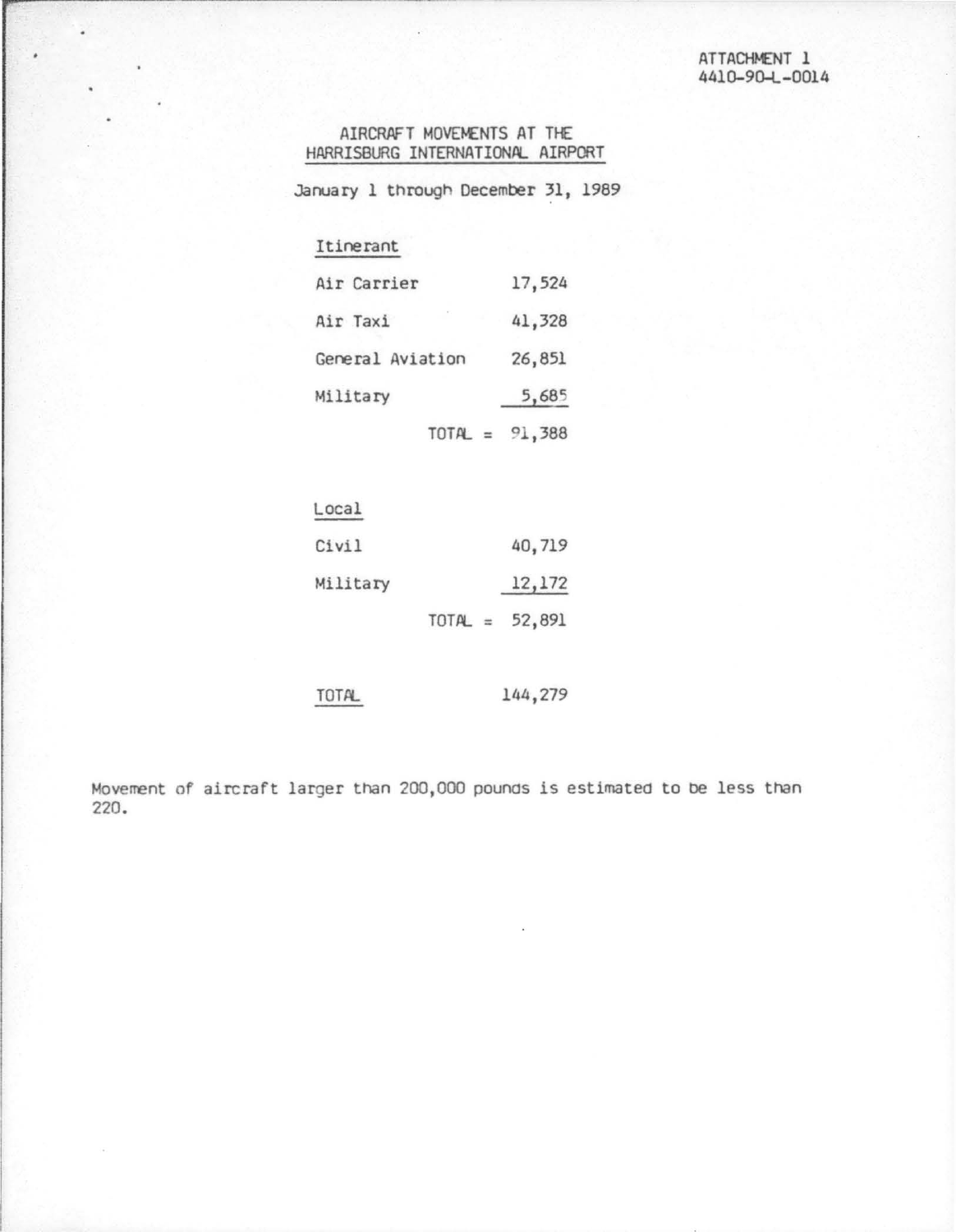ATTACHMENT 2<br>4410-90-L-0014 Page 1 of 2

| NUMBER OF PERSONNEL AND MAN REMS BY WORK AND JOB FUNCTION |                     |                   | REPORT---PERIOD       | DATE 02/09/90 |
|-----------------------------------------------------------|---------------------|-------------------|-----------------------|---------------|
|                                                           | HET-ED T H I UNIT 2 | UNIT <sub>2</sub> | $01/01/89 - 12/31/89$ | PAGE          |

| JOB CATEGORY                                                                                                                                          | STATION PERSONNEL           |                                                | WORBER       | PERSONAEL                                    |                                         | CONTRACTOR PERSONNEL                                      |
|-------------------------------------------------------------------------------------------------------------------------------------------------------|-----------------------------|------------------------------------------------|--------------|----------------------------------------------|-----------------------------------------|-----------------------------------------------------------|
| REACTOR OPERATIONS/SURV.                                                                                                                              |                             |                                                |              |                                              |                                         |                                                           |
| MAINTEMANCE PERSONNEL<br>OFERALING PERSONNEL<br>HEALTH PHYSICS PERSONNEL<br>SUFERVISORY PERSONNEL<br>ENGINEERING PERSONNEL<br>ADMINSTRATIVE PERSONNEL | 55882343                    | 8.883<br>23.223<br>11.671<br>1.025<br>1.025    | 0042045      | .889<br>$.049$<br>$.027$<br>$.000$<br>.336   | $\frac{152}{49}$<br>$\frac{49}{5}$      | 34.424<br>532<br>9.532<br>9.569<br>4.569<br>1.641         |
| ROUTINE MAINTEMANCE                                                                                                                                   |                             |                                                |              |                                              |                                         |                                                           |
| MAINTENANCE PERSONNEL<br>OPERATING PERSONNEL<br>HEALTH PHYSICS PERSONNEL<br>SUPERVISORY PERSONNEL<br>ENGINEERING PERSONNEL<br>ADMINSTRATIVE PERSONNEL | 7580199                     | 3.889<br>2.220<br>545<br>637<br>637<br>678     | 000001<br>2İ | .889                                         | 858257361                               | $1.228$<br>$.018$<br>$-623$<br>$-392$<br>$-223$<br>$-605$ |
| INSERVICE INSPECTION                                                                                                                                  |                             |                                                |              |                                              |                                         |                                                           |
| MAINTENANCE PERSONNEL<br>HEALTH PHYSICS PERSONNEL<br>SUPERVISORY PERSONNEL<br>ENGINEERING PERSONNEL<br>ADMINSTRATIVE PERSONNEL                        | $\frac{1}{2}$               | : 57<br>$.481$<br>$.000$<br>$.000$<br>$.009$   | ---          | :888<br>.000                                 | $\frac{12}{1}$<br>240<br>θ              | 1.86525<br>-- 125<br>-- 395<br>-- 694<br>-- 600           |
| SPECIAL MAINTENANCE                                                                                                                                   |                             |                                                |              |                                              |                                         |                                                           |
| MAINTENANCE PERSONNEL<br>OPERAIING PERSONNEL<br>HEALTH PHYSICS PERSONNEL<br>SUPERVISORY PERSONNEL<br>ENGINEERING PERSONNEL<br>ADMINSTRATIVE PERSONNEL | 183<br>54<br>28<br>11<br>29 | 82.533<br>43.188<br>.860                       | 22250000     | :888<br>$.000$<br>$.169$<br>$.070$<br>$.781$ | $\frac{193}{10}$<br>35<br>48<br>55<br>6 | 258.820<br>33.782<br>44.653<br>19.441<br>1.198            |
| <b><i>MASTE PROCESSING</i></b>                                                                                                                        |                             |                                                |              |                                              |                                         |                                                           |
| MAINTENANCE PERSONNEL<br>OPERATING PERSONNEL<br>HEALTH PHYSICS PERSONNEL<br>SUPERVISORY PERSONNEL<br>ENGINEERING PERSONNEL<br>ADMINSTRATIVE PERSONNEL | <b>SASSIS</b>               | $1.959$<br>$3.709$<br>$2.021$<br>$016$<br>.526 | 000202       | .889<br>.010                                 | 5234143                                 | 4.961<br>1.394<br>1.113<br>598<br>.000                    |

\* NOTE: Special Maintenance includes:

Reactor Building Decontamination Reactor Building Dose Reduction<br>Reactor Systems Disassembly<br>Reactor Defueling Primary Coolant Decontamination<br>Auxiliary and Fuel Handling Building Decontamination

PDR ADOCK 05000320 R PNU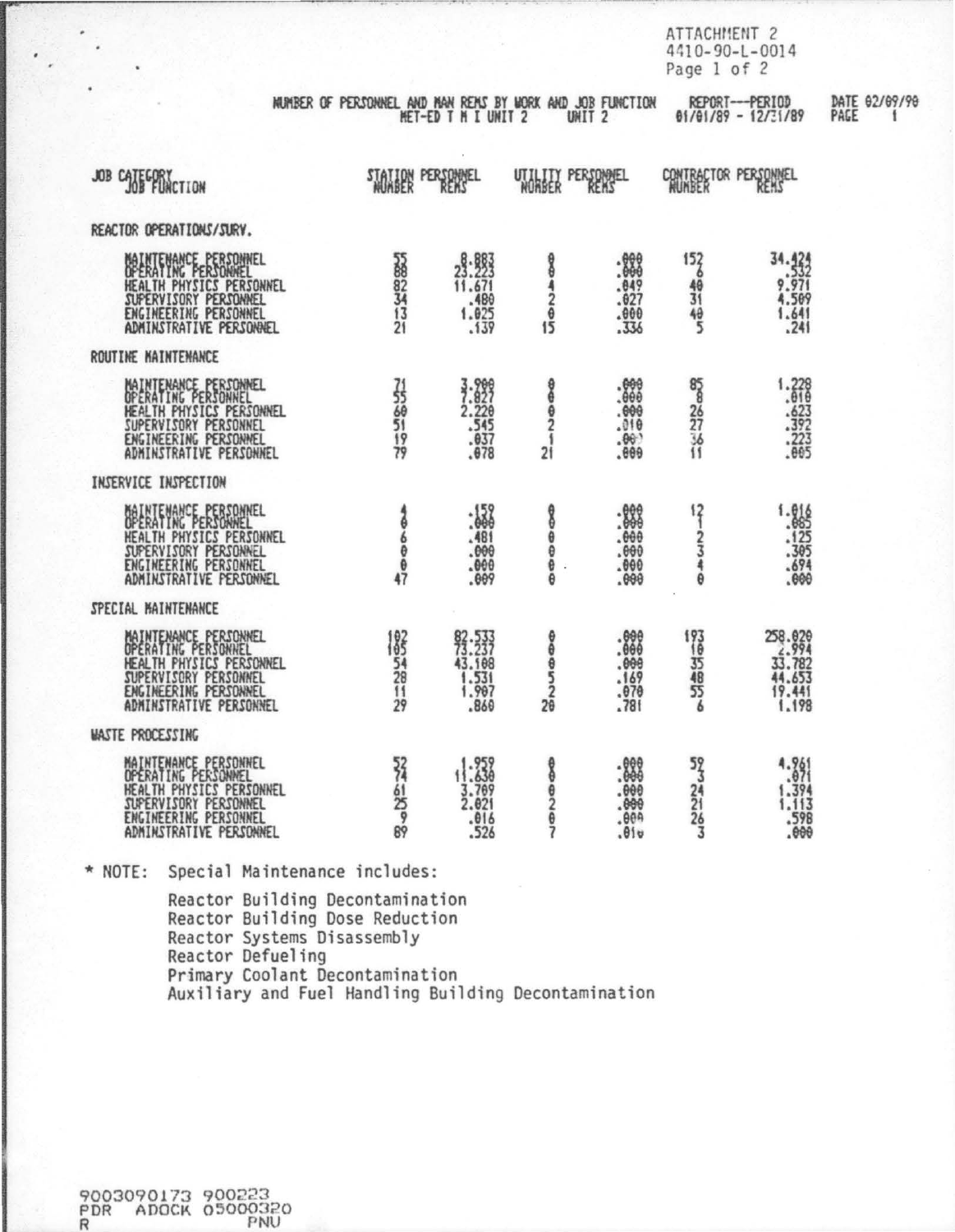ATTACHMENT 2<br>4410-90-L-0014<br>Page 2 of 2

|                                                                                                                                      | NUMBER OF PERSONNEL AND MAN REMS BY WORK AND JOB FUNCTION                                          | <b>NET-ED T M I UNIT 2</b>               |               | UNIT <sub>2</sub>                                       |                        | REPORT---PERIOD<br>$01/01/89 - 12/31/89$       | DATE 02/09/9 |
|--------------------------------------------------------------------------------------------------------------------------------------|----------------------------------------------------------------------------------------------------|------------------------------------------|---------------|---------------------------------------------------------|------------------------|------------------------------------------------|--------------|
| CATEGORY<br>JOB                                                                                                                      | MUNBER                                                                                             | PERSONNEL                                | <b>WURBER</b> | PERSONNEL                                               |                        | CONTRACTOR PERSONNEL                           |              |
| # TOTAL BY JOB FUNCTION #                                                                                                            |                                                                                                    |                                          |               |                                                         |                        |                                                |              |
| <b>BRERAFTING PERSONNEL</b><br>HEALTH PHYSICS PERSONNEL<br>SUPERVISORY PERSONNEL<br>ENGINEERING PERSONNEL<br>ADMINSTRATIVE PERSONNEL | $\frac{1}{6}$<br>$\frac{1}{6}$<br>$\frac{1}{6}$<br>$\frac{1}{6}$<br>$\frac{1}{6}$<br>$\frac{1}{6}$ | 7.37<br>4.577<br>4.577<br>2.985<br>1.612 | 42            | $.868$<br>$.848$<br>$.849$<br>$.296$<br>$.670$<br>1.127 | $29_{5}$<br>46<br>5473 | 292.649<br>45.895<br>50.972<br>22.597<br>1.444 |              |
| ## GRAND TOTAL ##                                                                                                                    | 526                                                                                                | 283.714                                  | 54            | 1.452                                                   | 404                    | 424.249                                        |              |